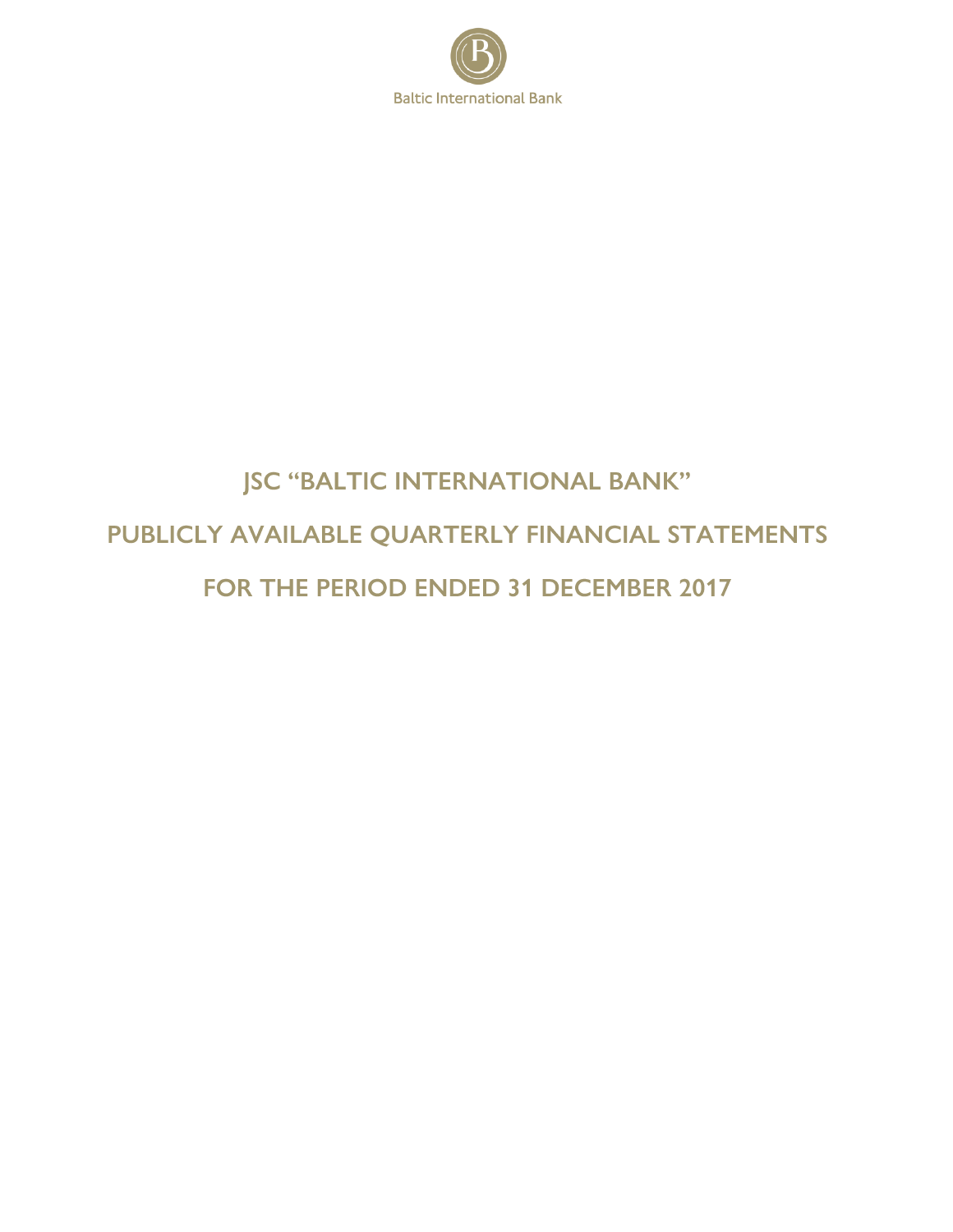

# Table of contents

<span id="page-1-0"></span>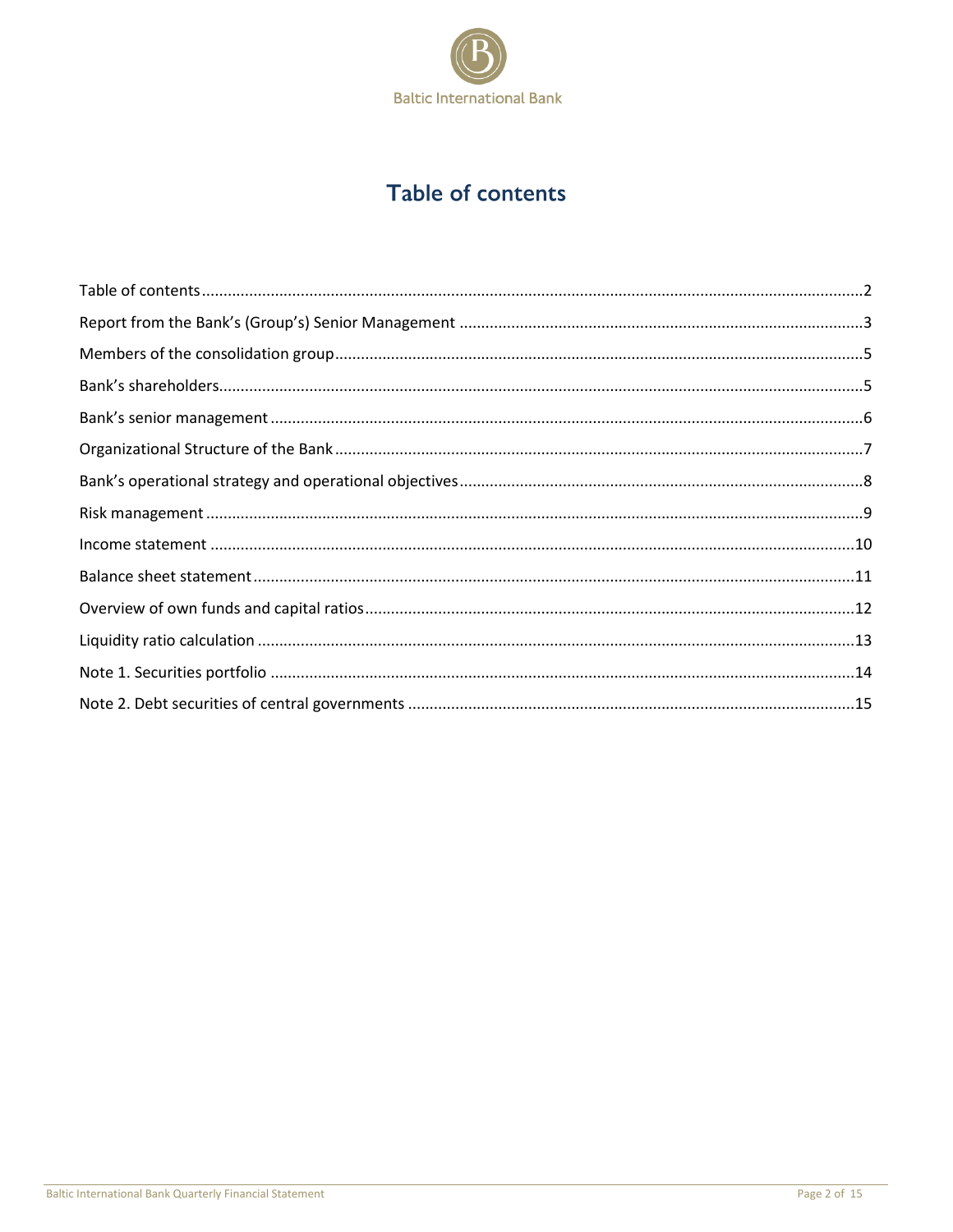

### <span id="page-2-0"></span>Report from the Bank's (Group's) Senior Management

In 2017, Baltic International Bank actively worked to transform its operations in line with the Bank's new investments-based business model. Upon concluding the organisation of the Bank's assets and introducing the new business model, the structure and number of customers of the Bank changed, and deposits decreased significantly.

In the 2nd half of 2017, having changed the structure of its team of bankers, Baltic International Bank actively started attracting new customers as well as worked on establishing business relations with existing customers at a new level, as a result of which all financial indicators related to the volume of customers' funds demonstrated growth in the 2nd half of 2017.

In the 2nd half of 2017, the total of customer funds grew by 18% and reached EUR 444 million, the amount of deposits attracted by Baltic International Bank went up by 25,5% during the reporting period. The assets under management at the end of 2017 amounted to EUR 68,17 (68,17) million, and the value of financial instruments in brokerage service – EUR 120,71 (120,71) million.

The bank's assets (the Group-related financials are enclosed within the parentheses) amounted to EUR 303,35 (302,10) million, which is 13,5% more than at the end of first half of 2017. The Bank's loan portfolio totalled EUR 69,77 (68,40) million or 23,0 (22,6) percent of the total assets as of 31 December 2017.

The financial asset structure is still predominantly represented by investments in available-for-sale financial assets: EUR 43,72 million (EUR 43,72 million) or 14,4 percent (14,5 percent) of the total assets. High-quality liquid assets (assets carrying investmentgrade credit rating and balances due from the Bank of Latvia) amounted to EUR 159,44 million (EUR 159,44 million) or 52,6 percent (52,8 percent) of the total assets. Investments in government bonds totalled EUR 26,87 million (EUR 26,87 million) or 8,9 percent (8,9 percent) of the total assets.

Operations related to changing the business model and customer structure, as well as the quality assessment of some historically acquired assets of the Bank created an expected temporary negative impact on the Bank's financial indicators, thus the Bank ended 2017 with a loss of EUR 2,67 million (EUR 3,61 million). The financial results were also influenced by investments in continued improvement of the internal control system, development of information technologies and infrastructure that Baltic International Bank carried out in 2017, as well as investments in staff and strengthening their competence.

The operating income totalled EUR 15,0 million (EUR 15,0 million). The structure of the Bank's operating income was dominated by income from trade in and revaluation of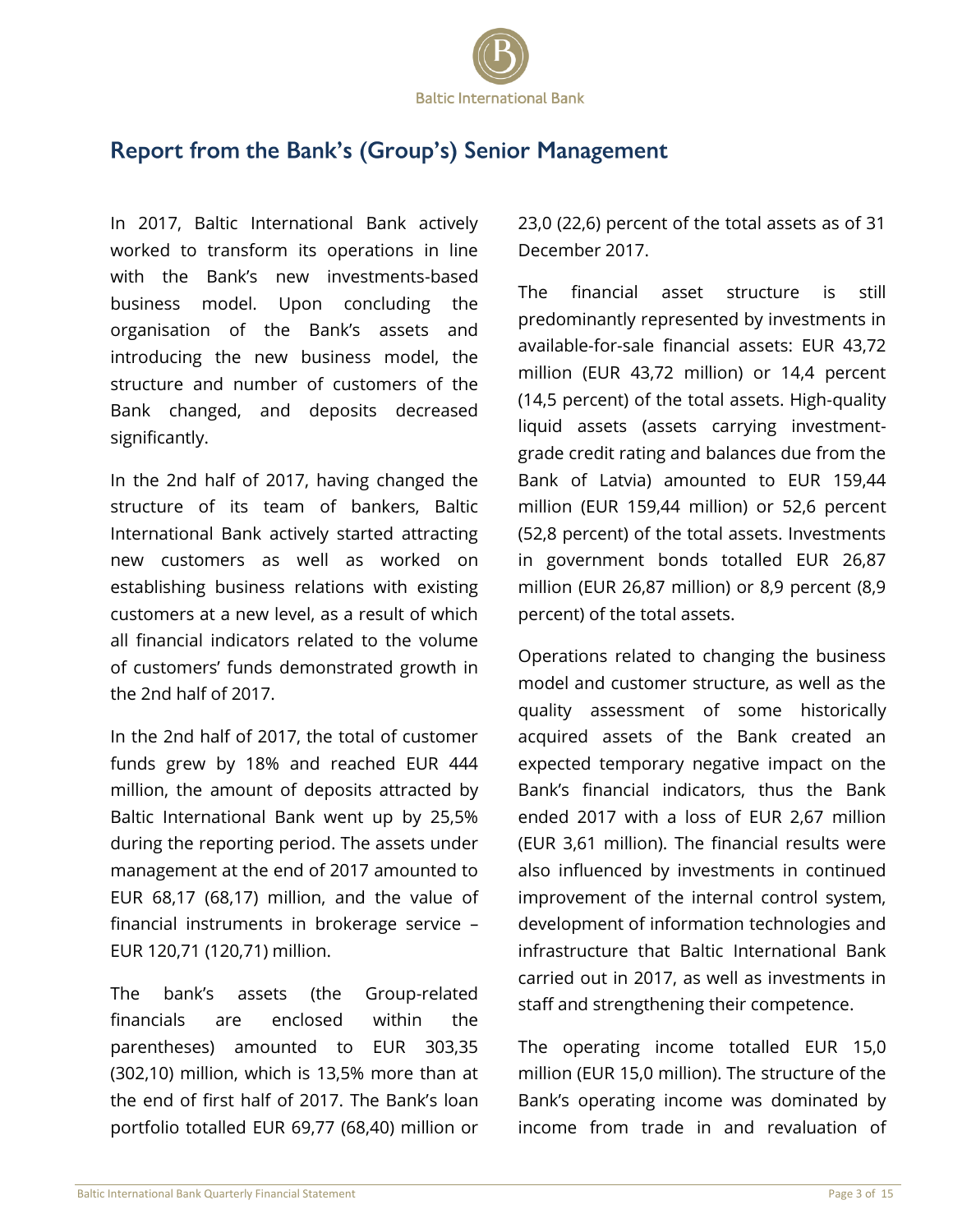

foreign currencies 60,7 percent (60,7 percent). The percentage of fee and commission income increased to 24,8 percent (24,8 percent) compared to the same period last year when the fee and commission income totalled 17,7% (17,7%). The net interest income increased by 17,3 percent (17,4 percent) compared to the same period last year when The net interest income totalled 11,3% (11,2%).

Administrative costs reached EUR 13,74 million (EUR 13,92 million), which is 5,8 percent (5,0 percent) below the level of the previous year. As a result of an increase in investments for the upgrade of information systems and fixed assets, the depreciation and amortization costs grew by 4,4 percent (4,4 percent) up to EUR 1,53 million (EUR 1,53 million). Other expense amounted to EUR 3,25 million (EUR 3,25 million), of which EUR 1,79 million (EUR 1,79 million) are one-time expenses, related to changes in the terms of sale of the real property owned by the Bank.

The liquidity ratios exceed the regulatory thresholds. As of 31 December 2017, the liquidity ratio was 92,29 percent. The structure of liquid assets is well diversified, as represented by bonds 20 percent, due from credit institutions 13 percent, due from the Bank of Latvia 66 percent and cash 1 percent. The liquidity coverage ratio (LCR) totalled 376,43 percent (375,44 percent). The net stable funding ratio (NSFR), characterizing the availability of a stable funding profile in relation to the composition of assets and offbalance sheet activities, reached 154,64 percent (155,23 percent).

As of 31 December 2017, the Bank's own funds totalled EUR 29,97 million (EUR 28,79 million). The Bank's Tier I capital ratio (CETI) totalled 11,60 percent (11,12 percent). Having reached 14,98 percent (14,53 percent).

In 2017, Baltic International Bank continued to implement a broad range of social responsibility projects promoting the development of culture, art and public opinion in Latvia. Baltic International Bank supported the publication of several books in the series "Mēs. Latvija, XX gadsimts" (Us. Latvia. The XX century) and other publications of significance to Latvia's cultural history. In 2017, the Bank also supported the development of start-ups. The Baltic International Bank Latvian Barometer surveys were carried out throughout the year, providing a unique monthly insight into the general mood and public opinion in Latvia regarding various current topics of national importance. Thanks to its sustainable model of operations and broad range of social responsibility initiatives, Baltic International Bank ranked in the Gold category of the 2017 Sustainability Index.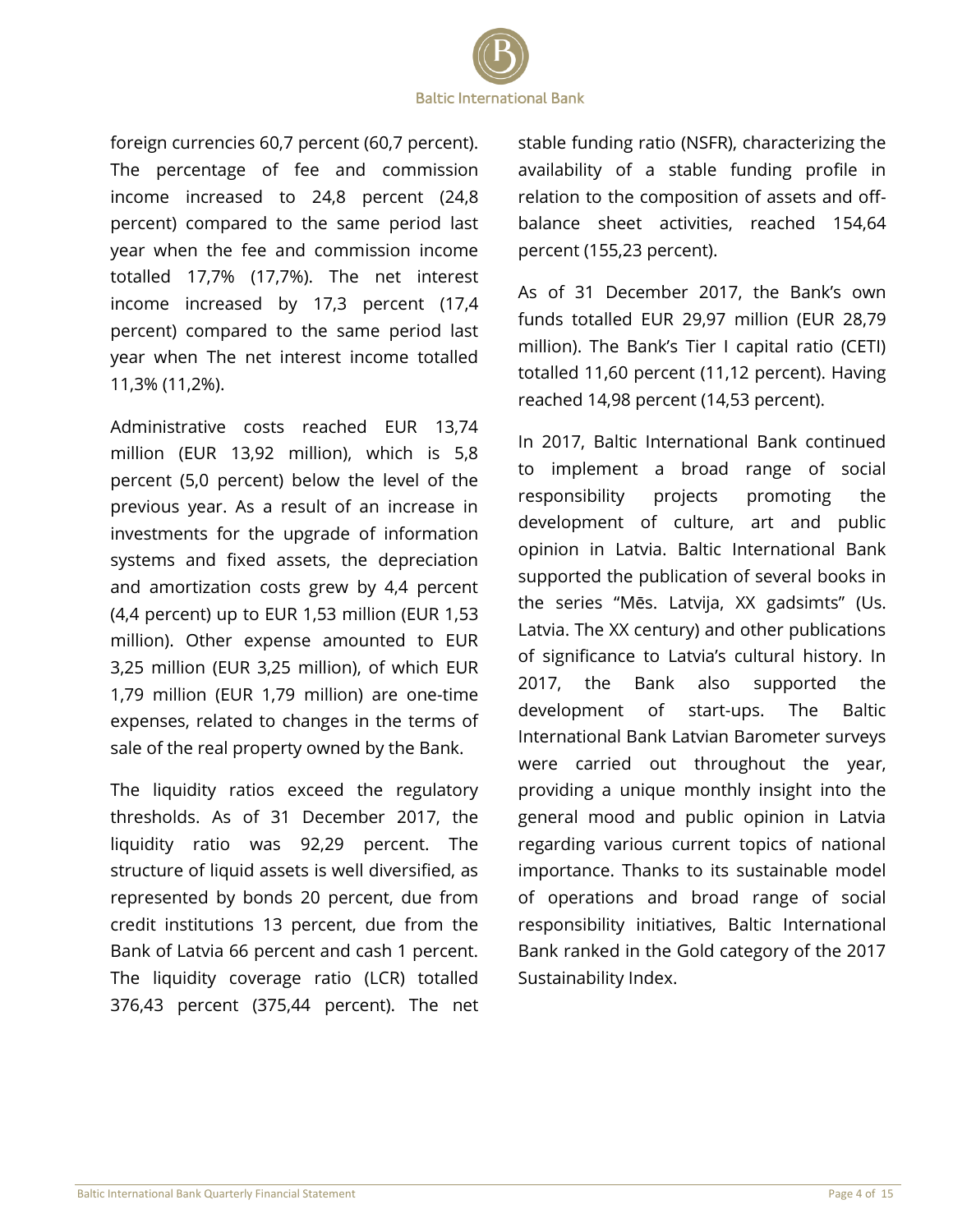

| N <sub>2</sub> | Company name and registration      | Code of registration state    | Institution           | Ownership    | Percentage of | Rationale  |
|----------------|------------------------------------|-------------------------------|-----------------------|--------------|---------------|------------|
|                | number                             | and address                   | type $1^{\mathrm{T}}$ | interest (%) | voting rights | behind the |
|                |                                    |                               |                       |              | (%)           | inclusion  |
|                | AS "Baltic International Bank",    | LV, Kalēju iela 43, Riga      | <b>BNK</b>            | 100          | 100           | <b>PC</b>  |
|                | SIA "CLAIM MANAGEMENT",            | LV, Kalēju iela 47-1, Rīga    | OFI                   | 100          | 100           | <b>PCS</b> |
|                | 40103681310                        |                               |                       |              |               |            |
| 3              | AS "BIB Alternative Investment     | LV, Kalēju iela 43 - 4, Rīga  | OFI                   | 100          | 100           | <b>PCS</b> |
|                | Management", 40203036638           |                               |                       |              |               |            |
| 4              | SIA "BIB real Estate", 40003868021 | LV, Kalēju iela 41, Riga      | OFI                   | 100          | 100           | <b>PCS</b> |
| 5              | SIA "Gaujas īpašumi", 40103249888  | LV, Kalēju iela 41, Riga      | OFI                   | 100          | 100           | SCS        |
| 6              | SIA "Global Investments",          | LV, Merkela iela 6 - 11, Riga | OFI                   | 100          | 100           | SCS        |

## <span id="page-4-0"></span>Members of the consolidation group

<sup>1</sup> BNK - bank; OFI - other financial institution; SE - supporting enterprise.

2 PC - parent company; PCS- parent compaby subsidiary company; SCS - subsidiary company subsidiary company.

### <span id="page-4-1"></span>**Bank's shareholders**

The Вank's subscribed and paid-in share capital totals EUR 31 496 395,20 and is divided into 4 436 112 ordinary shares carrying identical voting rights. All shares are registered. Each share carries the right to one vote at the meetings of shareholders, a right to receive dividends as declared from time to time and a right to residual assets. Each share has a par value of EUR 7,10.

Of the Bank's 92 shareholders, 27 are corporate entities and 65 are private individuals.

Listed below are the shareholders who control more than 10 percent of the shares in the shareholders' equity:

- Valeri Belokon 69,89891%
- Vilori Belokon 30,04633 %.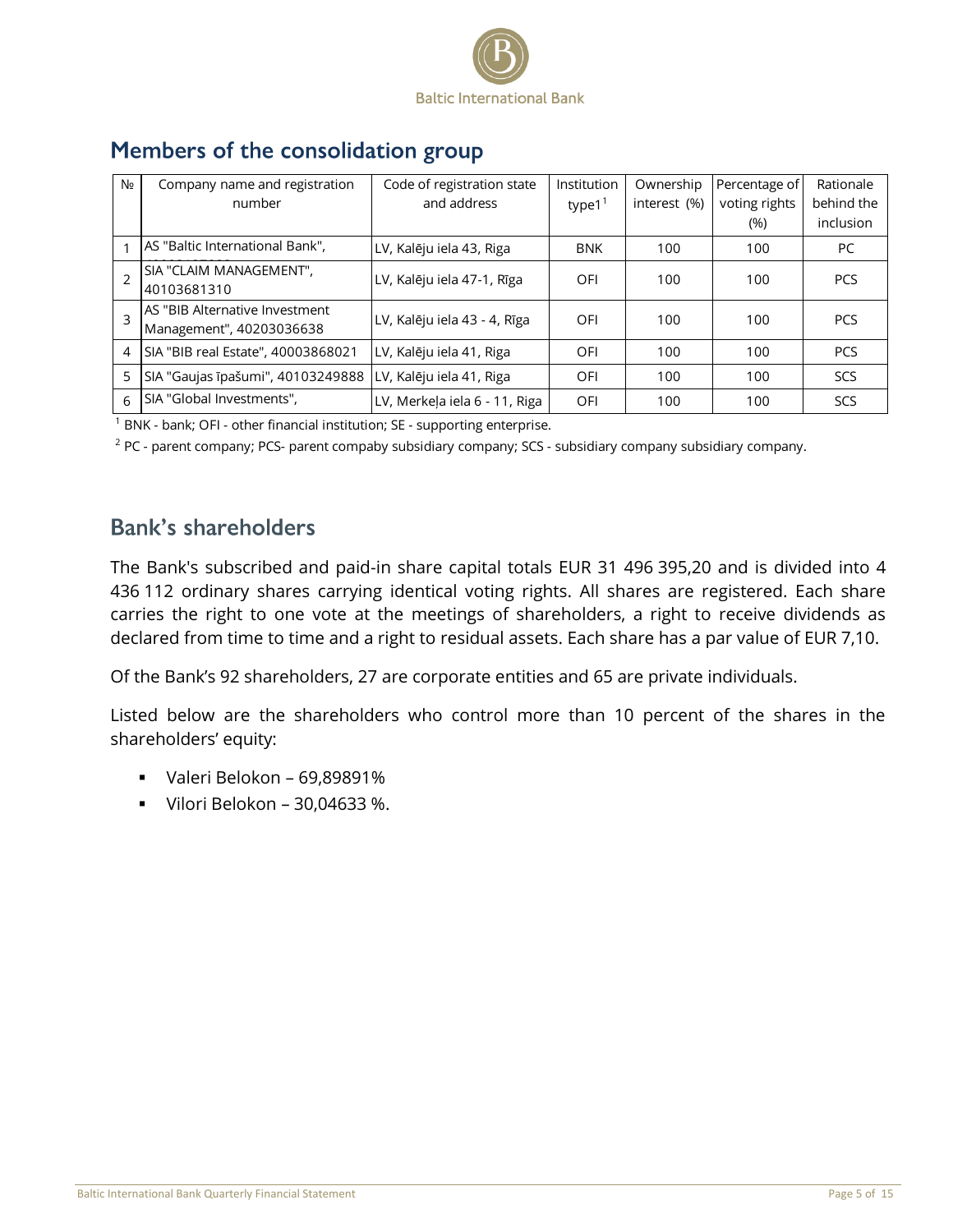

# <span id="page-5-0"></span>Bank's senior management

### **SUPERVISORY BOARD (31.12.2017)**

| Name and surname          | <b>Position</b>                   |
|---------------------------|-----------------------------------|
| Valeri Belokon            | Chairperson of the Council        |
| Vlada Belokon             | Deputy Chairperson of the Council |
| Andris Ozolins            | Member of the Council             |
| Hans-Friedrich Von Ploetz | Member of the Council             |
| Joseph Cofer Black        | Member of the Council             |

#### **MANAGEMENT BOARD (31.12.2017)**

| Name and surname       | <b>Position</b>                           |
|------------------------|-------------------------------------------|
| Ilona Gulchak          | Chairperson of the Board                  |
| <b>Viktors Bolbats</b> | Member of the Board                       |
| Alon Nodelman          | Member of the Board, Authorised Signatory |
| Bogdan Andrushchenko   | Member of the Board                       |
| Anda Saukane           | Member of the Board                       |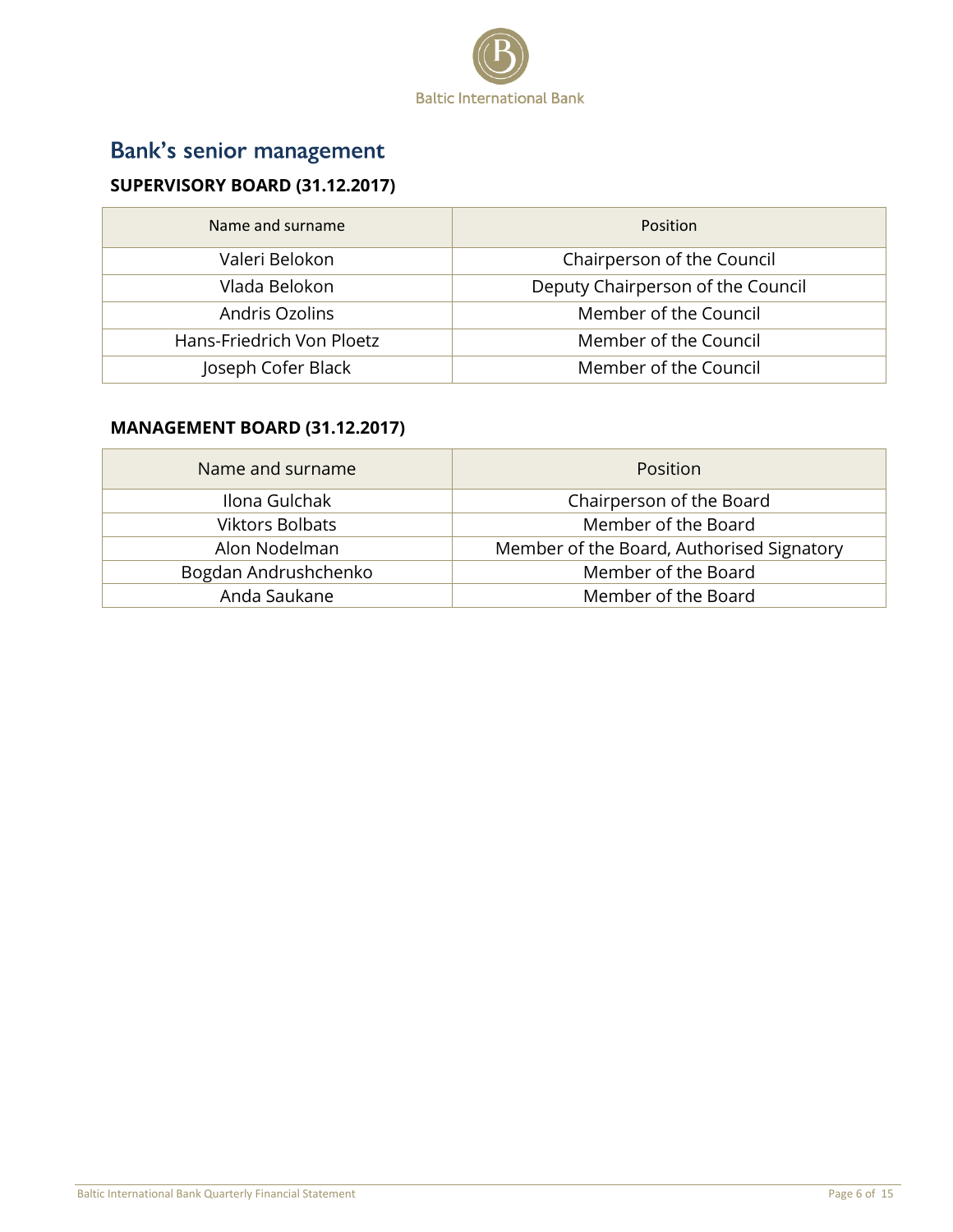

# **Organizational Structure of the Bank**

<span id="page-6-0"></span>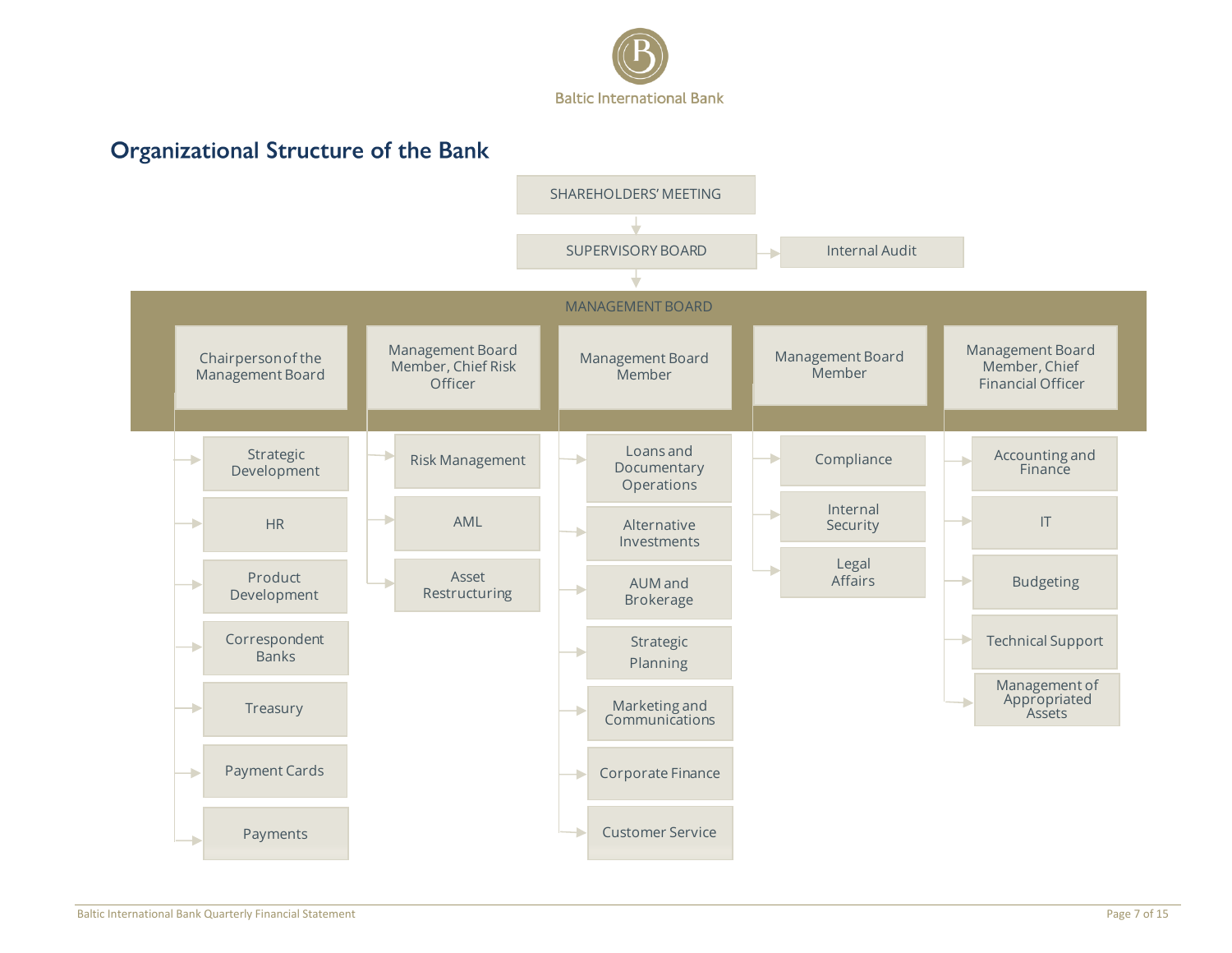

### <span id="page-7-0"></span>Bank's operational strategy and operational objectives

Bank's strategy has always been geared towards providing bespoke services to HNWIs and corporate customers, managing customers' wealth responsibly, and offering excellent toplevel personalised service. Over the past few years, the banking sector both in Latvia and around the world experienced drastic changes. To ensure sustainable operations and development in the ever-changing market circumstances, the Bank adopted its new *Strategy 2030* in autumn 2016.

#### **Strategy based on ESG concept**

One of the major **goals** of the *Bank's Strategy 2030* is to become a bank which, together with its customers, through generations, invests in environmentally-friendly and sustainable projects and companies which are dedicated to similar environmental values and which exert a positive long-term impact on the future.

The Bank's operational strategy is based on ESG concept. ESG refers to considering the environmental, social and governance issues. The ESG concept focuses on environmental protection, social responsibility and principles of good governance.

#### **Customers**

The Bank's **customers** are individuals for whom socially responsible investment is an integral and essential part of capital allocation decision-making. By seizing Bank-offered opportunities, our customers not only realise their intention to earn money from investing but also positively shape the world around and acquire new experience and knowledge.

The Bank's objective is to maintain geographically diversified customer base, to focus more intensely on customers from Europe and Asia and to pinpoint new market segments. We help our customers safeguard and grow their wealth, pass the wealth on to future generations, and create harmonious future environment.

#### **Team**

The Bank's objective is to employ a highly professional team of experts to be able to provide personalised services to the customers and ensure safety, security, accessibility and growth of their money. We purposefully enhance our knowledge and expertise and strengthen our competences in environmentally friendly and sustainable investment. Bank's corporate values include knowledge & expertise, confidence, and succession.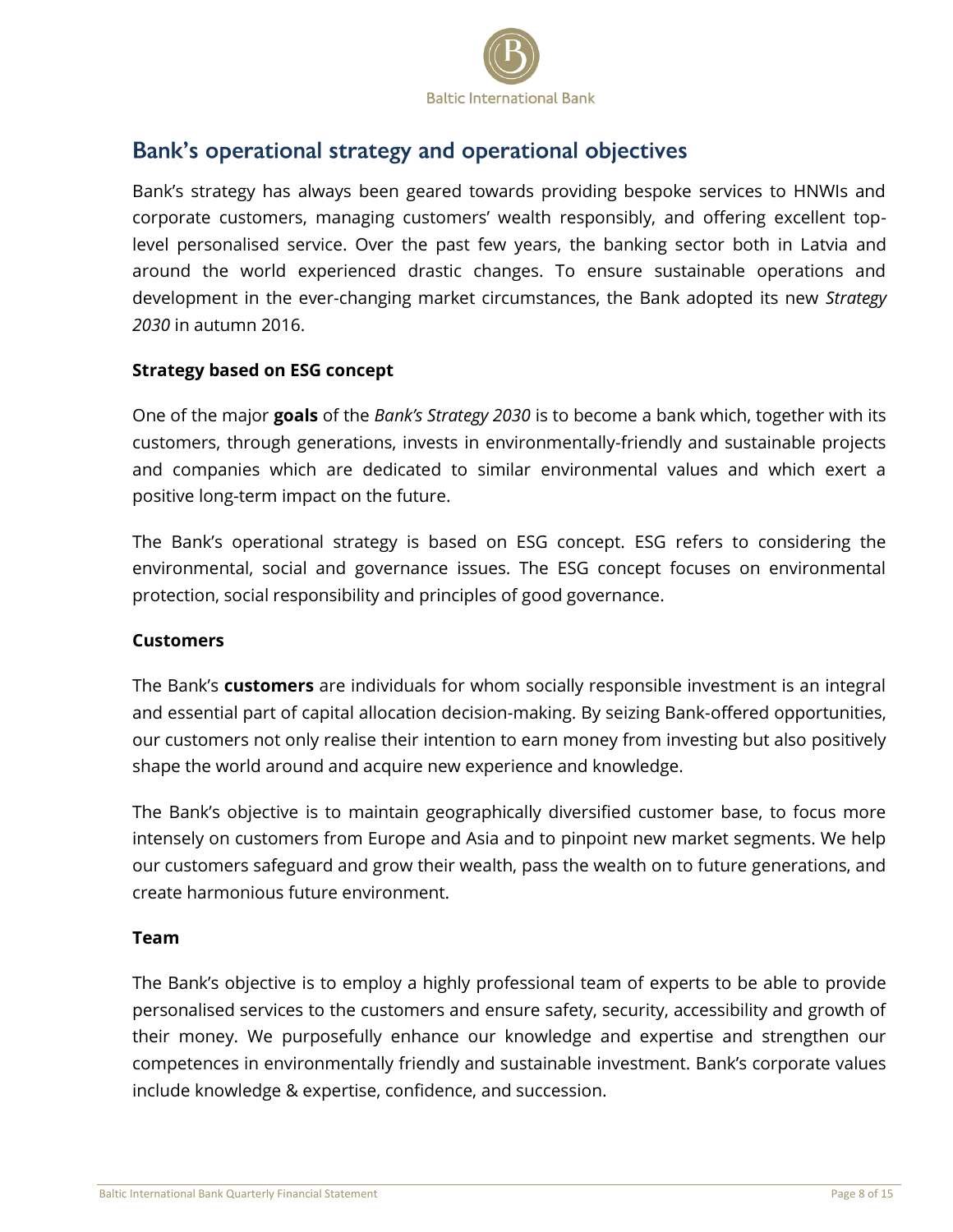

### <span id="page-8-0"></span>**Risk management**

The information about risk management is available in 2016 Annual Report from page 50 till page 59 on JSC "Baltic International Bank" web page [www.bib.eu/en/financial-performance.](http://www.bib.eu/en/financial-performance) Since 31 December 2016 there are no any material changes in risk management.

### The Bank's performance ratios

| Item                                                      |             | 31.12.2017 31.12.2016 |
|-----------------------------------------------------------|-------------|-----------------------|
|                                                           | (unaudited) | (unaudited)           |
| Return on Equity (ROE) (%)                                | $-8.29$     | 0.40                  |
| Return on Assets (ROA) (%)                                | $-0.95$     | 0.03                  |
| Total capital ratio (%)                                   | 14.98       | 16.48                 |
| Liquidity ratio (%)                                       | 92.29       | 70.02                 |
| Operational income* (in thousands euro)                   | 14 993      | 28 24 6               |
| Operational expences <sup>**</sup> (in thousands euro)    | 18 523      | 17 107                |
| Financial result before specific provisions and corporate |             |                       |
| income tax*** (in thousands euro)                         | $-3530$     | 11 139                |

\*Operational income = net interest income + net fee and commission income + other income

\*\*Operational expences = administrative expences + amortisation + other operational expences

\*\*\*Financial result before specific provisions and corporate income tax = operational income operational expences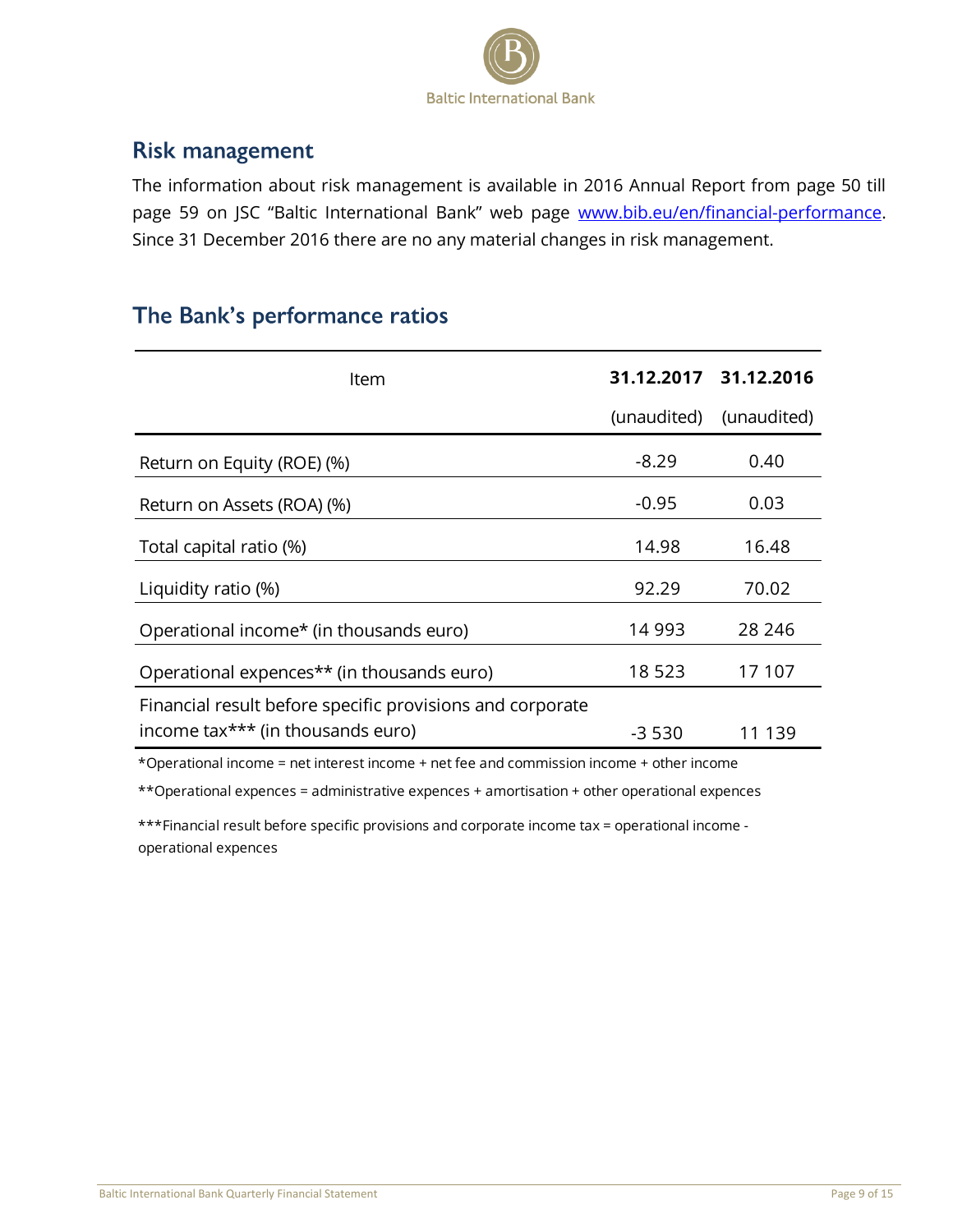

### <span id="page-9-0"></span>Income statement

|                                                                | 01.01.2017 - 31.12.2017<br>(unaudited) |                | 01.01.2016 - 31.12.2016 |                |
|----------------------------------------------------------------|----------------------------------------|----------------|-------------------------|----------------|
| Item                                                           |                                        |                | (audited)               |                |
|                                                                | Group                                  | <b>Bank</b>    | Group                   | <b>Bank</b>    |
|                                                                | <b>EUR'000</b>                         | <b>EUR'000</b> | <b>EUR'000</b>          | <b>EUR'000</b> |
| Interest income                                                | 4318                                   | 4 3 3 5        | 5 0 2 8                 | 5 0 6 8        |
| Interest expense                                               | $-1721$                                | $-1721$        | $-1869$                 | $-1868$        |
| Dividend income                                                | 10                                     | 10             | 7                       | 7              |
| Fee and commission income                                      | 5 4 5 3                                | 5 4 5 4        | 8 4 2 6                 | 8 4 2 7        |
| Fee and commission expense                                     | $-1738$                                | $-1737$        | $-3421$                 | $-3421$        |
| Net realised gain/loss on financial assets and financial       |                                        |                |                         |                |
| liabilities carried at amortised cost                          | 0                                      | 0              | 0                       |                |
| Net realised gain/loss on available for sale financial assets  | $-609$                                 | $-609$         | $-520$                  | $-520$         |
| Net gain/loss on financial assets and financial liabilities    | 15                                     | 15             | 4029                    | 4 0 2 9        |
| held for trading                                               |                                        |                |                         |                |
| Net gain/loss on financial assets and financial liabilities at |                                        |                |                         |                |
| fair value through profit or loss                              | 0                                      | 0              | $\mathbf 0$             | 0              |
| Changes in fair value of the hedged items                      | $\overline{0}$                         | $\mathbf 0$    | 0                       | $\Omega$       |
| Gain/loss on trade in and revaluation of foreign currencies    | 9 1 0 4                                | 9 1 0 4        | 16 345                  | 16 345         |
| Gain/loss on derecognition of property, plant and              |                                        |                |                         |                |
| equipment, investment property and intangible assets           | 0                                      | 0              | $\mathbf 0$             | 0              |
| Other income                                                   | 173                                    | 142            | 231                     | 179            |
| Other expenses                                                 | $-3254$                                | $-3248$        | $-1147$                 | $-1048$        |
| Administrative expenses                                        | $-13916$                               | $-13741$       | $-14644$                | $-14590$       |
| Depreciation                                                   | $-1534$                                | $-1534$        | $-1469$                 | $-1469$        |
| Result of provisions for doubtful debts                        | 167                                    | $-24$          | $-10593$                | $-10926$       |
| Impairment losses                                              | $-1119$                                | $-151$         | $\Omega$                | $\Omega$       |
| Loss / profit before corporate income tax                      | $-4651$                                | $-3705$        | 403                     | 213            |
| Corporate income tax                                           | 1 0 3 7                                | 1 0 3 7        | $-78$                   | $-78$          |
| Loss / profit for the current year                             | $-3614$                                | $-2668$        | 325                     | 135            |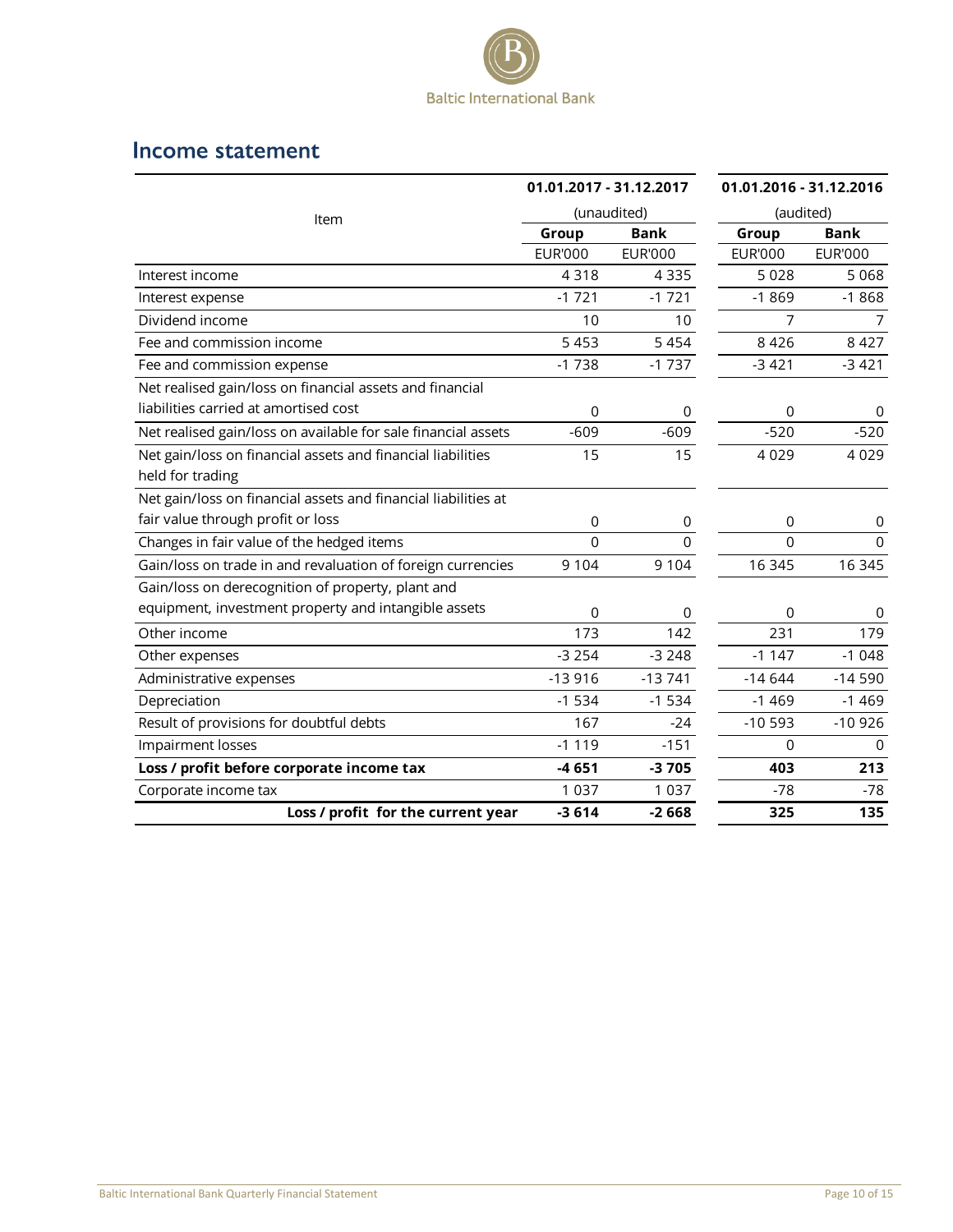

# <span id="page-10-0"></span>**Balance sheet statement**

|                                                              | 31.12.2017     |                | 31.12.2016     |                |
|--------------------------------------------------------------|----------------|----------------|----------------|----------------|
|                                                              | (unaudited)    |                | (audited)      |                |
| Item                                                         | Group          | <b>Bank</b>    | Group          | <b>Bank</b>    |
|                                                              | <b>EUR'000</b> | <b>EUR'000</b> | <b>EUR'000</b> | <b>EUR'000</b> |
| Cash and due from central banks repayable on demand          | 105 915        | 105 915        | 70 152         | 70 152         |
| Due from credit institutions repayable on demand             | 24 730         | 24 730         | 1 1 8 2        | 1 1 8 2        |
| Financial assets held for trading                            | 100            | 100            | 1 1 7 8        | 1 1 7 8        |
| Financial assets at fair value through profit or loss        | 5 4 4 7        | 5 4 4 7        | 8 0 7 4        | 8 0 7 4        |
| Financial assets available for sale                          | 43722          | 43722          | 85 746         | 85 746         |
| Loans and receivables                                        | 70 486         | 71 855         | 86 188         | 87 793         |
| Other due from credit institutions                           | 2090           | 2090           | 16 793         | 16793          |
| Loans                                                        | 68 396         | 69 7 65        | 69 395         | 71 000         |
| Investments held to maturity                                 | 16 295         | 16 295         | 16 692         | 16 692         |
| Change in fair value of a hedged portion of the portfolio    | $\mathbf 0$    | 0              | 0              | 0              |
| attributable to the interest rate risk                       |                |                |                |                |
| Deferred expenses and accrued income                         | 2 5 9 0        | 2 5 8 5        | 2 4 3 1        | 2 4 3 4        |
| Fixed assets                                                 | 16 753         | 16 752         | 17 250         | 17 249         |
| Investment property                                          | 7619           | 4712           | 5885           | 2 3 5 5        |
| Intangible assets                                            | 4 1 8 4        | 4 1 8 4        | 4 1 0 8        | 4 1 0 8        |
| Investments in associated and related companies              | 1 1 4 5        | 4 0 3 4        | 1 1 4 5        | 3 2 1 0        |
| Current tax assets                                           | 14             | 14             | 15             | 15             |
| Other assets                                                 | 3 0 9 8        | 3 0 0 3        | 8 0 4 4        | 8 2 0 2        |
| <b>Total assets</b>                                          | 302 098        | 303 348        | 308 090        | 308 390        |
| Liabilities to central banks                                 | 14 160         | 14 160         | 14 160         | 14 160         |
| Due to credit institutions repayable on demand               | 279            | 279            | 1797           | 1797           |
| Financial liabilities held for trading                       | 462            | 462            | $\mathbf 0$    | 0              |
| Financial liabilities at fair value through profit or loss   | $\mathbf 0$    | 0              | $\mathbf 0$    | $\Omega$       |
| Financial liabilities valued at depreciated cost             | 255 248        | 255 415        | 256 089        | 256 224        |
| Term liabilities due to credit institutions                  | 0              | 0              | 0              | 0              |
| Deposits                                                     | 238 941        | 239 108        | 229 939        | 230 074        |
| Subordinated liabilities                                     | 14 638         | 14 638         | 16 0 26        | 16 0 26        |
| Debt securities in issue                                     | 1 669          | 1669           | 10 124         | 10 124         |
| Financial liabilities arising from the transfer of financial | 0              | 0              | 0              | 0              |
| assets                                                       |                |                |                |                |
| Change in fair value of a hedged portion of the portfolio    | 0              | 0              | $\Omega$       | $\Omega$       |
| attributable to the interest rate risk                       |                |                |                |                |
| Deferred income and accrued expenses                         | 1604           | 1600           | 1613           | 1 6 1 3        |
| Provisions                                                   | 0              | 0              | 0              | 0              |
| <b>Tax liabilities</b>                                       | $\mathbf 0$    | 0              | 1 0 3 7        | 1 0 3 7        |
| Other liabilities                                            | 1816           | 1740           | 1 5 3 7        | 1 4 8 5        |
| <b>Total liabilities</b>                                     | 273 569        | 273 656        | 276 233        | 276 316        |
| <b>Shareholders' equity</b>                                  | 28 5 29        | 29 692         | 31857          | 32 074         |
| Total liabilities and shareholders' equity                   | 302 098        | 303 348        | 308 090        | 308 390        |
| <b>Memorandum items</b>                                      |                |                |                |                |
| Contingent liabilities                                       | 210            | 210            | 1 550          | 1 5 5 0        |
| Commitments to customers                                     | 6 2 9 3        | 6 3 7 8        | 9717           | 9 8 0 3        |
|                                                              |                |                |                |                |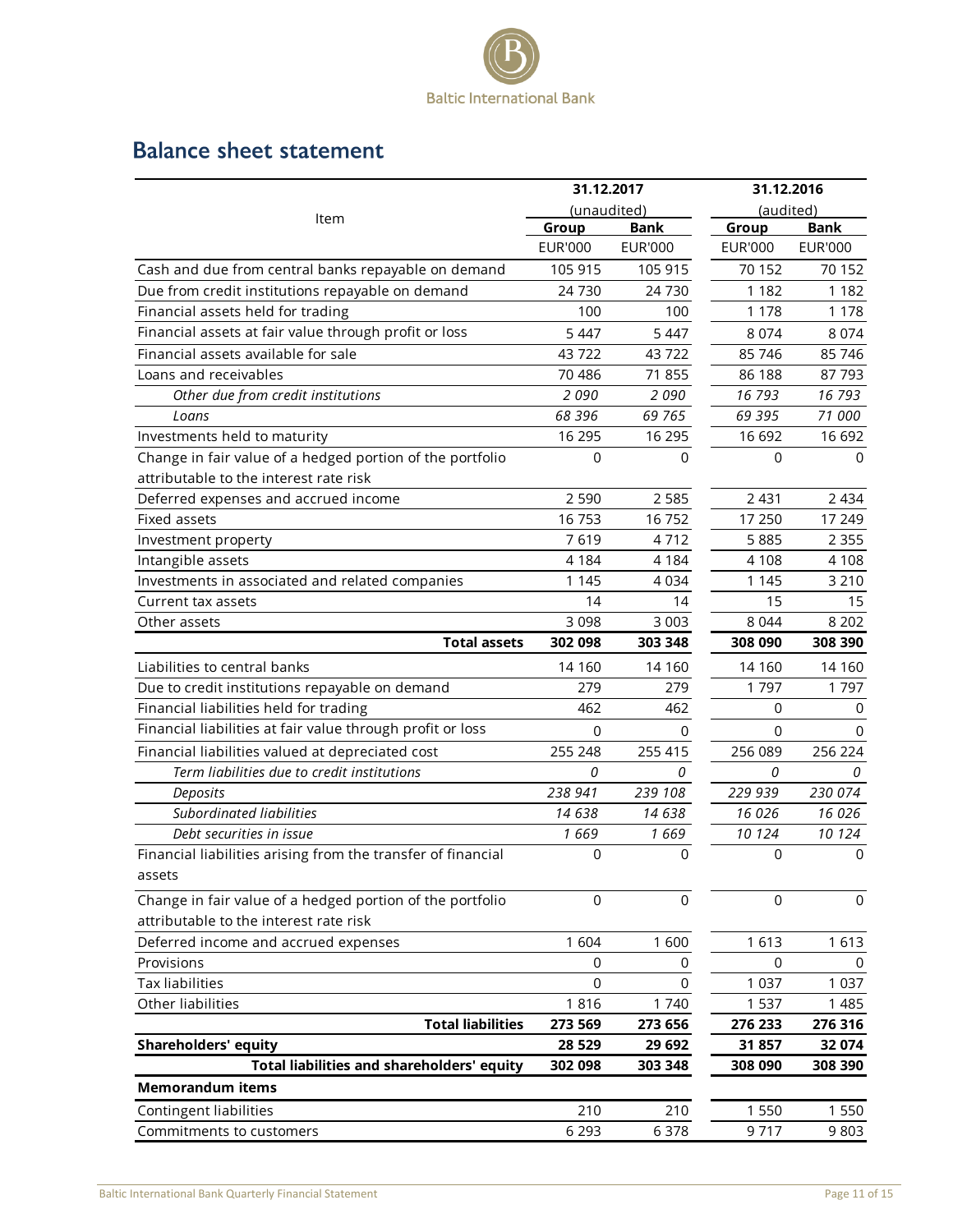

# <span id="page-11-0"></span>Overview of own funds and capital ratios

| No   | Item                                                               | 31.12.2017       |                |
|------|--------------------------------------------------------------------|------------------|----------------|
|      |                                                                    | (unaudited)      |                |
|      |                                                                    | Group            | <b>Bank</b>    |
|      |                                                                    | <b>EUR'000</b>   | <b>EUR'000</b> |
| 1.   | Own funds (1.1.+1.2.)                                              | 28790            | 29 9 66        |
| 1.1. | Tier 1 capital (1.1.1.+1.1.2.)                                     | 22 036           | 23 212         |
|      | 1.1.1. Common equity Tier 1 capital (CET1 capital)                 | 22 0 36          | 23 21 2        |
|      | 1.1.2. Additional Tier 1 capital                                   | 0                | 0              |
| 1.2. | <b>Tier 2 capital</b>                                              | 6754             | 6754           |
| 2.   | <b>Total risk exposure amount</b>                                  | 198 092          | 200 058        |
|      | Risk weighted exposure amounts for credit, counterparty credit     |                  |                |
| 2.1. | and dilution risks and free deliveries                             | 159 171          | 161 174        |
| 2.2. | Total risk exposure amount for settlement/delivery                 | 0                | 0              |
| 2.3. | Total risk exposure amount for position, foreign exchange and      | 876              | 876            |
|      | commodities risks                                                  |                  |                |
| 2.4. | Total risk exposure amount for operational risk                    | 38 0 28          | 37 991         |
| 2.5. | Total risk exposure amount for credit valuation adjustment         | 17               | 17             |
| 2.6. | Total risk exposure amount related to large exposures in the       | 0                | 0              |
|      | trading book                                                       |                  |                |
| 2.7. | Other risk exposure amounts                                        | $\mathbf 0$      | $\mathbf 0$    |
| 3.   | <b>Capital ratios and capital levels</b>                           |                  |                |
| 3.1. | CET1 capital ratio (1.1.1./2.*100)                                 | 11.12            | 11.60          |
| 3.2. | Surplus(+)/Deficit(-) of CET1 capital (1.1.1.-2.*4.5%)             | 13 1 22          | 14 209         |
| 3.3. | T1 capital ratio (1.1./2.*100)                                     | 11.12            | 11.60          |
| 3.4. | Surplus(+)/Deficit(-) of T1 capital (1.1.-2.*6%)                   | 10 150           | 11 208         |
| 3.5. | Total capital ratio (1./2.*100)                                    | 14.53            | 14.98          |
| 3.6. | Surplus(+)/Deficit(-) of total capital (1.-2.*8%)                  | 12 943           | 13 961         |
| 4.   | Combined Buffer Requirement (4.1.+4.2.+4.3.+4.4.+4.5.)             | 2.5              | 2.5            |
| 4.1. | Capital conservation buffer (%)                                    | 2.5              | 2.5            |
| 4.2. | Institution specific countercyclical capital buffer (%)            | 0.0              | 0.0            |
| 4.3. | Systemic risk buffer (%)                                           | 0.0              | 0.0            |
| 4.4. | Systemically important institution buffer (%)                      | 0.0              | 0.0            |
| 4.5. | Other Systemically Important Institution buffer (%)                | 0.0              | 0.0            |
| 5.   | Capital ratios due to adjustments                                  |                  |                |
|      | Provisions or assets value adjustments applying specific policy    |                  |                |
| 5.1. | for the purpose of own funds calculation                           | $\boldsymbol{0}$ | 0              |
| 5.2. | CET1 capital ratio due to adjustments defined in row No 5.1. (%)   | 11.12            | 11.60          |
| 5.3. | Tier 1 capital ratio due to adjustments defined in row No 5.1. (%) | 11.12            | 11.60          |
| 5.4. | Total capital ratio due to adjustments defined in row No 5.1. (%)  | 14.53            | 14.98          |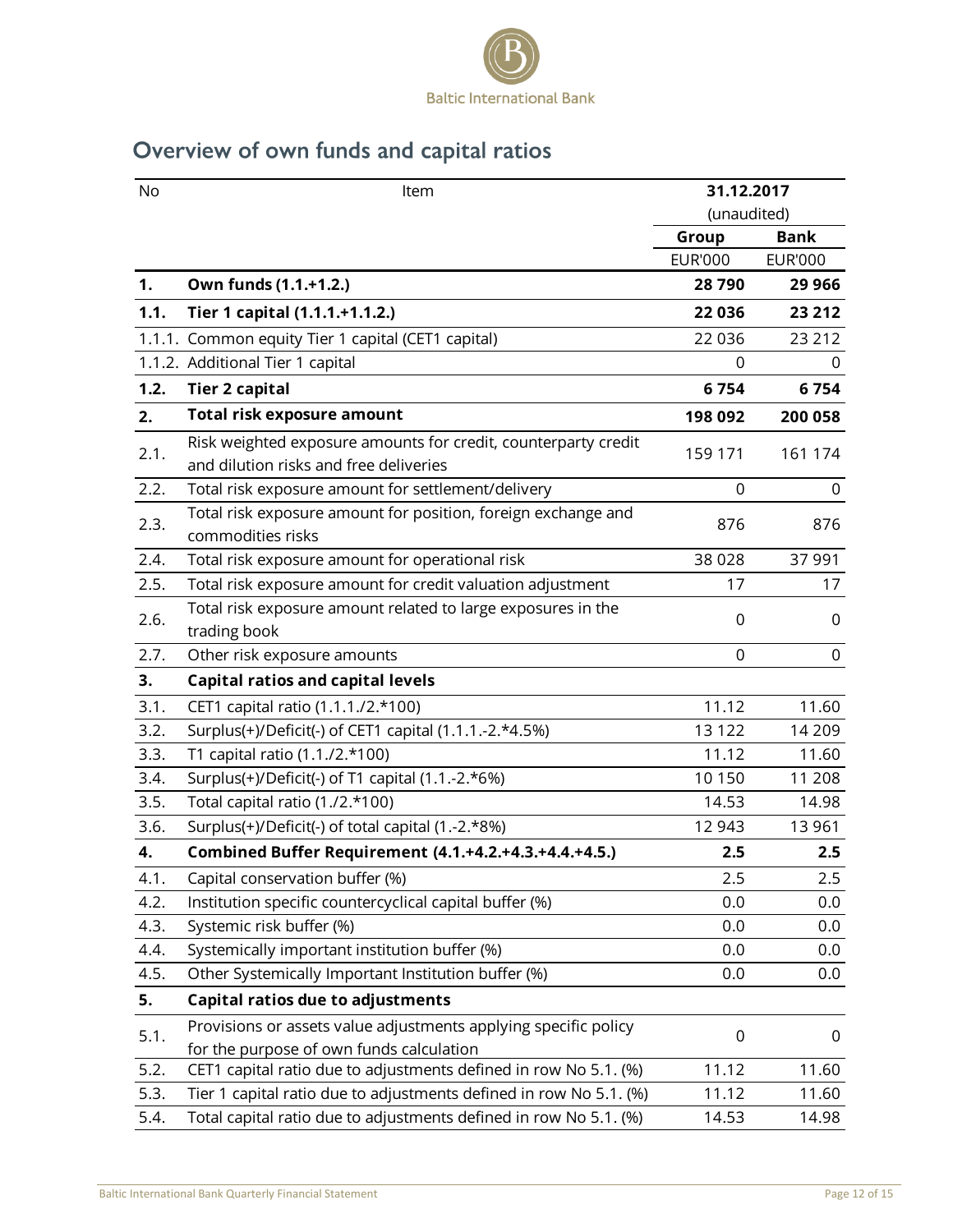

# <span id="page-12-0"></span>Liquidity ratio calculation

| <b>No</b>      | Item                                                     | 31.12.2017     |
|----------------|----------------------------------------------------------|----------------|
|                |                                                          | (unaudited)    |
|                |                                                          | <b>Bank</b>    |
|                |                                                          | <b>EUR'000</b> |
| 1              | <b>Liquid assets</b>                                     | 158 383        |
| 1.1.           | Vault cash                                               | 1579           |
| 1.2.           | Balances due from Bank of Latvia                         | 104 336        |
| 1.3.           | Balances due from solvent credit institutions            | 20 917         |
| 1.4.           | Liquid securities                                        | 31 551         |
| $\overline{2}$ | Current liabilities (residual maturity of up to 30 days) | 171 616        |
| 2.1.           | Balances due to credit institutions                      | 279            |
| 2.2.           | Deposits                                                 | 161 482        |
| 2.3.           | Debt securities in issue                                 | 0              |
| 2.4.           | Money in transit                                         | 987            |
| 2.5.           | Other current liabilities                                | 3617           |
| 2.6.           | Off-balance sheet items                                  | 5 2 5 1        |
| 3              | Liquidity ratio (1:2) (%)                                | 92.29          |
| 4              | Minimum liquidity ratio (%)                              | 30.00          |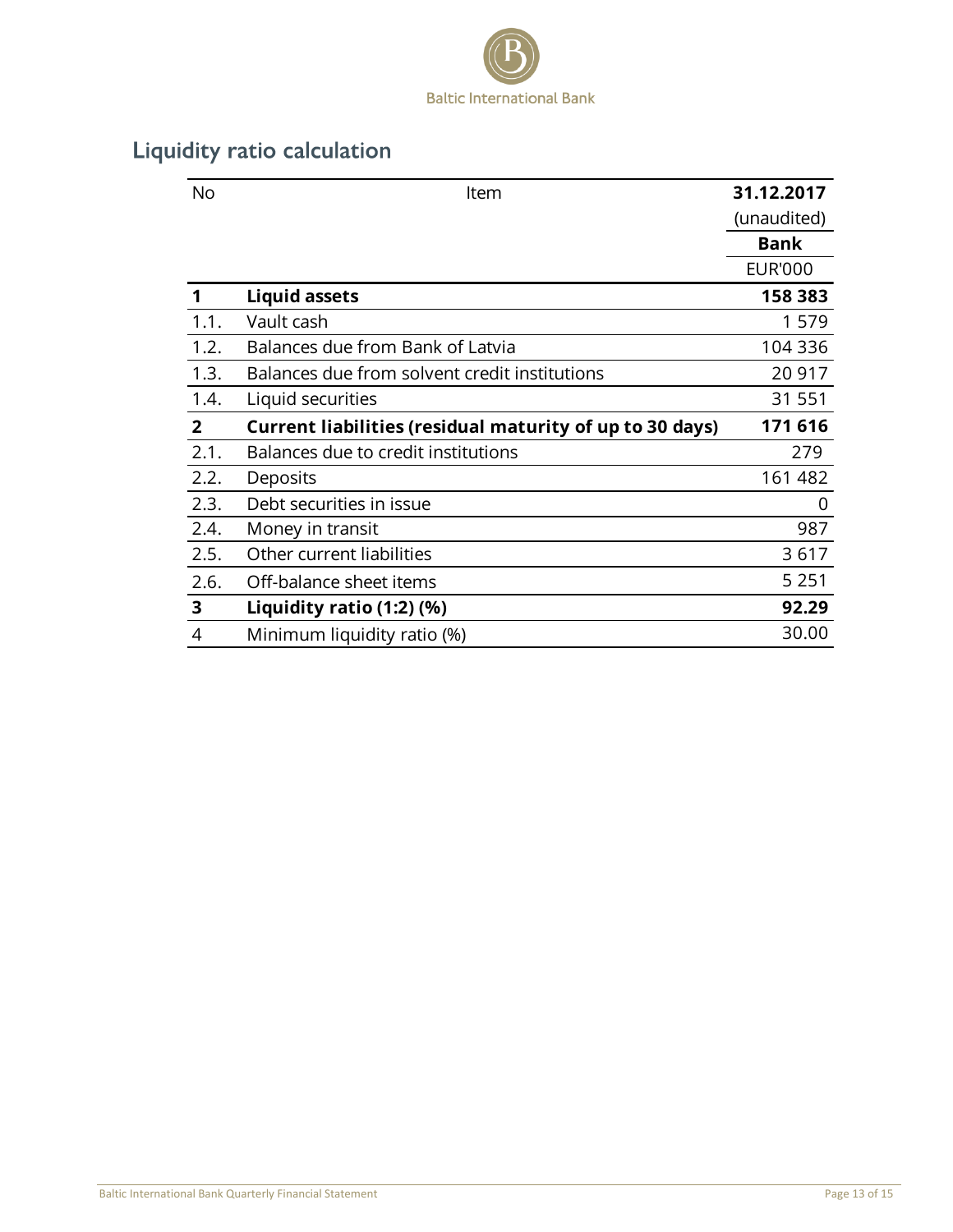

# <span id="page-13-0"></span>Note 1. Securities portfolio

|                                | 31.12.2017       |                    |                |                |  |
|--------------------------------|------------------|--------------------|----------------|----------------|--|
|                                | (unaudited)      |                    |                |                |  |
|                                | Financial assets | <b>Total</b>       |                |                |  |
|                                | held for trading | available for sale | to maturity    |                |  |
|                                | <b>EUR'000</b>   | <b>EUR'000</b>     | <b>EUR'000</b> | <b>EUR'000</b> |  |
| Multilateral development banks | 0                | 14 159             | 0              | 14 159         |  |
| <b>USA</b>                     | $\overline{2}$   | 2 4 9 0            | 0              | 2492           |  |
| Poland                         | 0                | 5 6 4 4            | 2 2 7 0        | 7914           |  |
| Germany                        | 0                | 1 500              | 0              | 1500           |  |
| Denmark                        | 0                | 4 1 4 7            | 0              | 4 1 4 7        |  |
| Lithuania                      | 0                | 0                  | 2 2 7 6        | 2 2 7 6        |  |
| Latvia                         | $\overline{2}$   | 6 3 5 1            | 5 2 4 3        | 11596          |  |
| United Kingdom                 | 0                | 2 5 4 5            | 0              | 2545           |  |
| Netherlands                    | 0                | 4096               | 0              | 4096           |  |
| Other countries*               | 96               | 2790               | 6506           | 9 3 9 2        |  |
| <b>Total</b>                   | 100              | 43722              | 16 295         | 60 117         |  |

The Bank's securities portfolio breaks down by country:

| held for trading   | available for sale |                       | <b>Total</b>                                                                                                                                                                           |
|--------------------|--------------------|-----------------------|----------------------------------------------------------------------------------------------------------------------------------------------------------------------------------------|
|                    |                    | to maturity           |                                                                                                                                                                                        |
| <b>EUR'000</b>     | <b>EUR'000</b>     | <b>EUR'000</b>        | <b>EUR'000</b>                                                                                                                                                                         |
| $\mathbf 0$        | 14 159             | 0                     | 14 159                                                                                                                                                                                 |
| $\overline{2}$     | 2 4 9 0            | 0                     | 2492                                                                                                                                                                                   |
| 0                  | 5 6 4 4            | 2 2 7 0               | 7914                                                                                                                                                                                   |
| 0                  | 1 500              | 0                     | 1500                                                                                                                                                                                   |
| 0                  | 4 1 4 7            | 0                     | 4 1 4 7                                                                                                                                                                                |
| 0                  | 0                  | 2 2 7 6               | 2 2 7 6                                                                                                                                                                                |
| 2                  | 6 3 5 1            | 5 2 4 3               | 11596                                                                                                                                                                                  |
| 0                  | 2 5 4 5            | 0                     | 2545                                                                                                                                                                                   |
| 0                  | 4 0 9 6            | 0                     | 4096                                                                                                                                                                                   |
| 96                 | 2790               | 6506                  | 9 3 9 2                                                                                                                                                                                |
| 100                | 43722              | 16 295                | 60 117                                                                                                                                                                                 |
|                    | 31.12.2016         |                       |                                                                                                                                                                                        |
|                    |                    |                       |                                                                                                                                                                                        |
|                    |                    |                       |                                                                                                                                                                                        |
|                    | (audited)          |                       |                                                                                                                                                                                        |
| Financial assets   | Financial assets   | Investments held      | <b>Total</b>                                                                                                                                                                           |
| held for trading   | available for sale | to maturity           |                                                                                                                                                                                        |
| <b>EUR'000</b>     | <b>EUR'000</b>     | <b>EUR'000</b>        | <b>EUR'000</b>                                                                                                                                                                         |
| $\mathbf 0$        | 28 497             | 0                     | 28 497                                                                                                                                                                                 |
| 3                  | 681                | 0                     | 684                                                                                                                                                                                    |
| 0                  | 20762              | 0                     | 20762                                                                                                                                                                                  |
| 50                 | 9 4 7 4            | 0                     | 9524                                                                                                                                                                                   |
| 0                  | 9575               | 0                     | 9575                                                                                                                                                                                   |
| 0                  | 4 9 4 0            | 2639                  | 7579                                                                                                                                                                                   |
| $\overline{2}$     | 4601               | 2889                  | 7492                                                                                                                                                                                   |
| 71                 | 3 1 4 5            | 0                     | 3 2 1 6                                                                                                                                                                                |
| $\mathbf 0$<br>503 | 4 0 3 4<br>37      | $\mathbf 0$<br>11 164 | 4034<br>11704                                                                                                                                                                          |
|                    |                    |                       | * Each country's issuers' total carrying value is less than 10% from own funds<br>During the reporting period has not been recognized an impairment for financial assets available for |